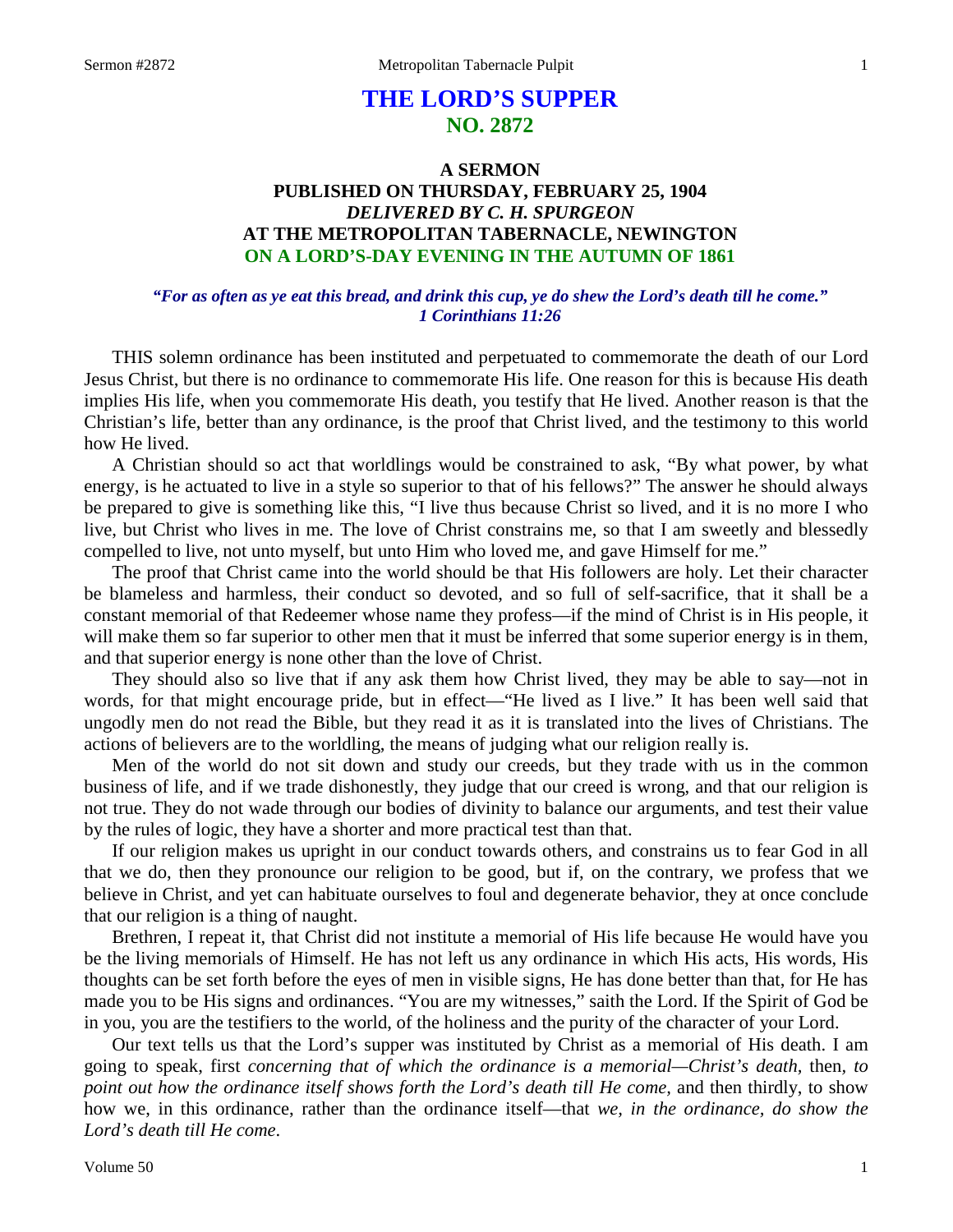Allow me to observe, however, that the retrospect gives us only one aspect of this ordinance, for it also distinctly holds out a very blessed prospect. We are taught, as often as we celebrate it, to look for our Lord's second coming. Our text contains a very strong and a very lively anticipation of His second advent and of His personal advent too.

Many persons say that Christ is certainly coming again, but that He is coming spiritually. This way of putting the matter seems to me to be a subterfuge. A man who is here already, cannot be said to be expected to come, and it is certain that Christ is at this moment, spiritually present with His people. His own declaration is, "Where two or three are gathered together in my name, there am I in the midst of them." He is never absent, spiritually, from His church, He still walks among the golden candlesticks. I cannot see, therefore, how it can be consistent with the ordinary meaning of language to say that He is to come spiritually.

My brother, you believe that Christ is to come spiritually. Suppose that is true, what will be the result? Why, the Gospel will be better preached, more sinners will be converted, and may I not also add that the ordinances will be better observed? Do you think that if Christ should come spiritually into this world, as you say He will, this ordinance would be taken away? "No," I think I hear you say, "certainly not. If Christ shall come spiritually, believers will be more attentive to His commands than they ever have been, they will be still more strictly obedient to His word and will." Just so, but my text says they are to show His death "till he come."

That seems to me to infer that, when He comes, the ordinance will be no longer observed. When He is here in person, I can see adequate reasons why the memorial of His first advent should be dispensed with, but if His second advent is not an absolute reality, I can see neither Scriptural nor logical reasons why this ordinance should cease to be observed at His spiritual coming, whatever that expression may mean.

It is well for us ever to be "looking for that blessed hope, and the glorious appearing of the great God and our Savior Jesus Christ." There are some who say that Dr. Watts did not believe this doctrine, but he has expressed it most triumphantly in his paraphrase of Scripture where he writes—

> *"Nor doth it yet appear How great we must be made; But when we see our Saviour here, We shall be like our Head.*

*A hope so much divine May trials well endure, May purge our souls from sense and sin, As Christ the Lord is pure."*

**I.** First, I have to try to show you WHAT THE LORD'S SUPPER SETS FORTH, it sets forth "the Lord's death."

There is no ordinance to set forth His birth. The Romish Church invented a feast day, and called it Christ-mass, and other churches have imitated the custom, but there is no ordinance, delivered unto us by the Lord Jesus, or His apostles, to commemorate His nativity. Nor do I find in the Scriptures, any record of an ordinance to commemorate His circumcision, or His first preaching, or His riding in triumph into Jerusalem, or even any ordinance to commemorate His ascension into glory.

We generally regard the keeping of the first day of the week as a commemoration of Christ's resurrection, and of His appearance to His disciples, when He showed them His pierced hands, and feet, and side, but even that can scarcely be called an ordinance. So, of all that Christ did or suffered, there is no ordinance enjoined upon us but that which relates to His death. Now, why is this?

It is first*, because it was for His death that Christ was most despised,* therefore, for His death let Him be most honored. It was the cross of Christ that was His shame, it was to the Jews a stumbling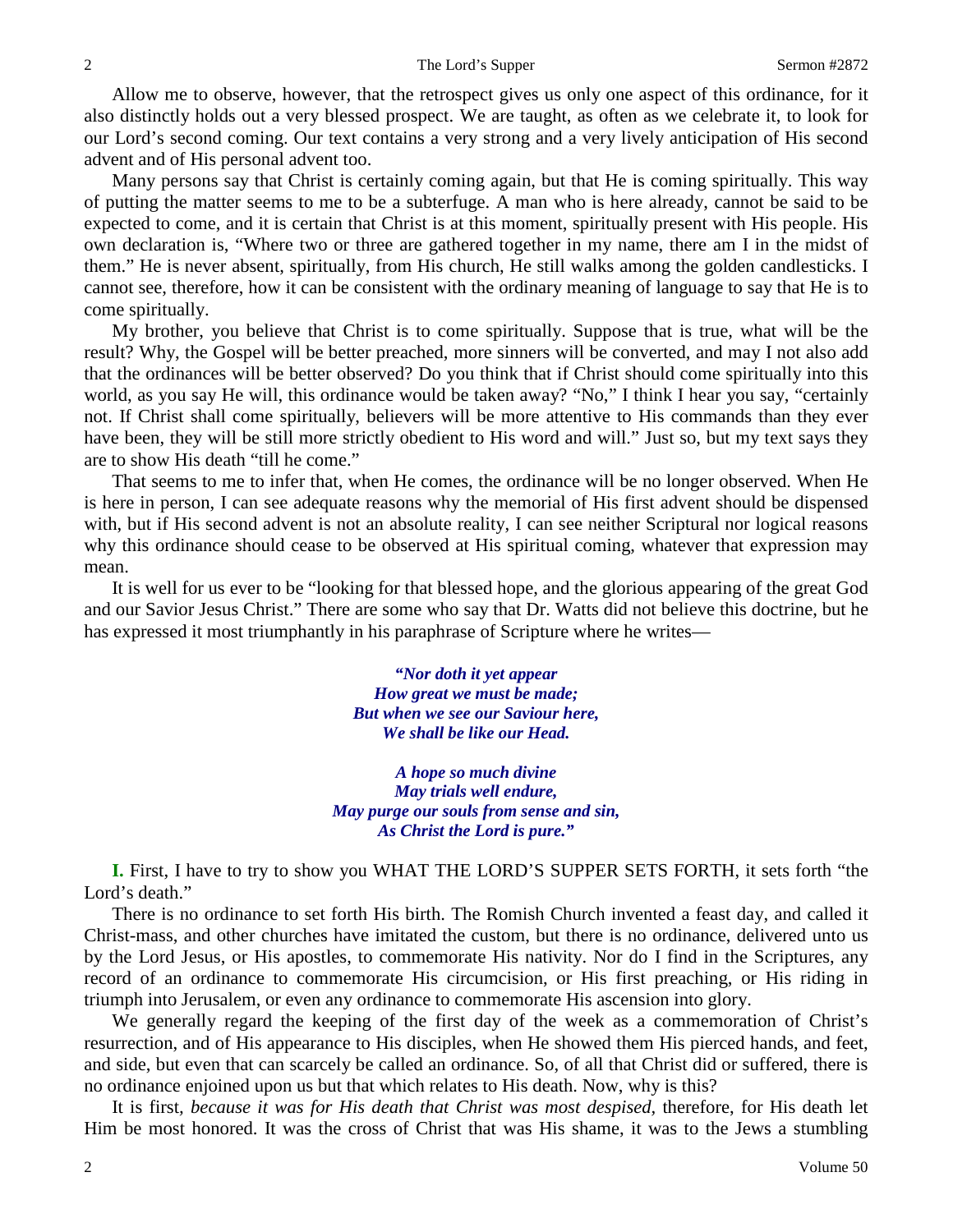block, and to the Greeks foolishness, and it is here that the enemies of Christ always begin their attacks. They deny His divinity because He died, they mistrust His power to save on the very ground for which we are able to trust to it—because He died. Usually, the battle against Christ and His church rages most fiercely around His cross, His adversaries, led by the great master-spirit of evil, all seem to say, "Fight neither with small nor great, save only with that great doctrine of the atonement, for that is as a king in the hosts of Israel."

Those who preach the accursed crusade against Christ have for their watchword and rallying cry, "Against His cross! Against His cross!" Therefore it is, most blessed Master, that You have provided this ordinance to be, as it were, a shield to Your own cross, so that, if every minister should cease to preach Your atoning death, the silent bread and the voiceless wine should, louder than a thousand thunders, tell the world that Jesus died, and that through His broken body, and His poured out blood, sinners alone receive eternal life.

Christ's death too, is chosen for special celebration *because it is the most important part of all that He did or suffered*. We would not depreciate His life, His baptism, His work, or His resurrection, but His death is the center of all. All the doctrines of the Gospel revolve around Christ's death as the planets revolve around the sun. Take away the sun from the solar system and you have dislocated everything, all the stupendous wheels must cease to move.

Remove Your cross, O Christ, and the keystone of the arch of truth is gone! Take away Your death, O Jesu, and it is death to all that You have taught, for all that You teach derives life from the fact that You have died!

O my dear brethren, whatever errors may creep into the church, they will be important only as they mar the luster of the cross! I think it is the bounden duty of every Christian to be ready to die for the truth. You know that our forefathers readily gave their lives for the defense of believers' baptism. Still, not in the least depreciating believers' baptism, I say that, if it is worthwhile for one to die for that, it is worthwhile for tens of thousands to die, in one tremendous hecatomb, in defense of the fact that Jesus died.

As this is the chief point of the adversaries' attack, so must we ever regard it as the most important bastion of defense. Hither, Christian, turn your eyes the most frequently, here let your thoughts dwell the most intensely, here lies the source of all your hopes, here you shall find the wellspring of all your joys. Think it not unimportant then, that Christ has given to His death so solemn and yet so simple a memorial.

I think the Master also appointed this ordinance *because His death is, after all, the most comforting thing in the whole Gospel system*. Where do you go, you of the weeping eye, when your heart is breaking—where do you go for comfort but to the place where comfort was not—namely, to the cross of the dying Savior? Where do you go, poor breaking heart, when the woes of this life swell and gather till your soul is near to bursting—where do you go but to that spot where misery reached its climax? It is strange that the masterpiece of misery is also the masterpiece of comfort. The darkest spot in the whole world is yet the source of all our light.

The dying of the Savior gives us life, His wounds heal us, His agonies bring us peace, His tortures yield us ease. The good Shepherd knew that if His sheep desired to have green pastures, they would find them at the cross, so He appointed this ordinance to bring them there. Well did He understand that if they would lie down beside the still waters, they must come to that place where the blood flowed from His blessed brow, and hands, and feet, and side.

You have said with the spouse, "Let him kiss me with the kisses of his mouth," and He does it in this ordinance. You have sometimes asked Him to bring you into His banqueting house, and that His banner over you might be love, but that banner has never floated from any mast but the cross, and therefore He has brought you there. You have asked that you may sit under His shadow with great delight, and that His fruit may be sweet to your taste. This is His fruit—His broken body and His shed blood—so He brings you here.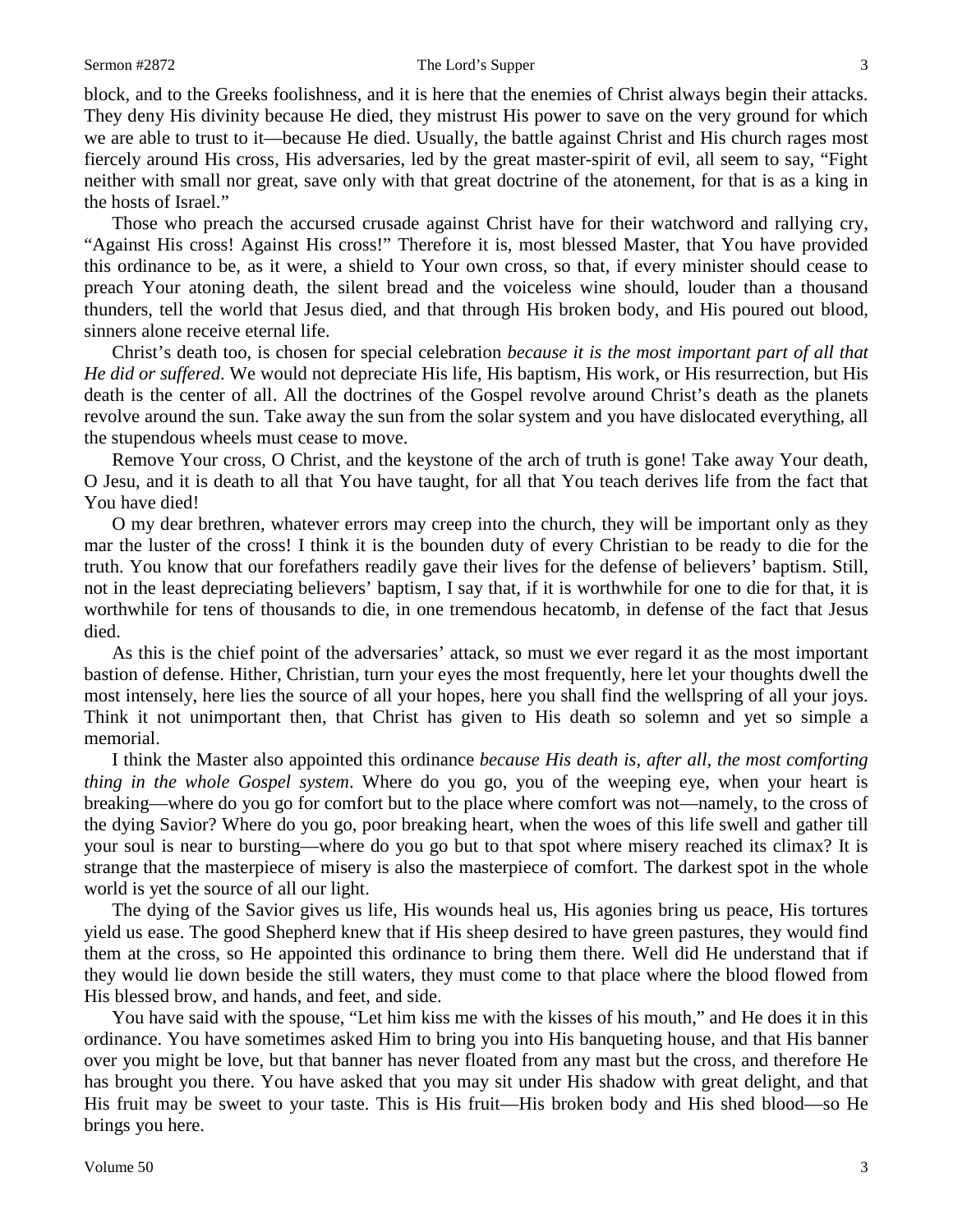You have said, "I will go up to the palm tree, I will take hold of the boughs thereof." Your Lord knows that you cannot do this except you view His cross as that palm tree, springing up in a desert land, and bearing all manner of delightful fruits. You will need no further arguments, brethren, to convince you of the wisdom and tenderness of Christ in bequeathing to you this most comforting ordinance that so His death may be held in perpetual remembrance.

**II.** Now I go on, in the second place, to show you HOW THE BREAD AND WINE IN THIS ORDINANCE, SET FORTH THE DEATH OF CHRIST.

You can hardly fail to notice how the ordinance is adapted *universally* to keep in memory the fact it commemorates. You recollect what happened to the woman who looked back after she came out of Sodom. The Lord would have us "Remember Lot's wife," so He turned her into a pillar of salt, but that memorial is only to be seen by those who pass that particular spot.

Now, suppose that the Master had said to His disciples, "Erect for Me a brazen column, let it be in the form of a cross, and write upon it that Jesus was born of the Virgin Mary, suffered under Pontius Pilate, was crucified, dead, and buried," it would not have appealed to our observation anything like so forcibly as this ordinance, which is not restricted to any time or place.

This memorial has been seen in the darkness of the catacombs of Rome, where only a tiny taper afforded light to the worshipping assembly. This memorial has been seen among the heather on the Scottish hillside, where the lightning flash lent its kindly beam to the minister as he read the Sacred Word. This memorial is seen today, in the far-off isles of the sea. From North to South, from East to West, this is the standing memorial of Him who died. Better than storied urn, or animated bust, or marble rare, or metals precious, or jewels unrivalled for their worth is this blessed memorial, because it can be seen everywhere, in every land.

This is also an admirable memorial seeing that it is *perpetual*. Monuments of brass wear out, the tooth of Time devours the rugged granite itself. Though you build for a king a monument like the pyramids of Egypt, yet shall his name be forgotten, and even Pharaoh may lack a wise man to decipher the inscriptions on his tomb, and recount the story of his mighty acts.

Not so is it with this blessed ordinance, it can never wear away, it is ever new. I may say to it, "O sacred Eucharist, thou hast the dew of thy youth!" This memorial is as fresh, more than eighteen hundred years after its institution, as it was when, in the upper room, the disciples first celebrated it in anticipation of their Master's approaching death.

So, when centuries have followed centuries, and Time himself shall have become bald, and his scythe shall have lost its edge—when yon sun shall have grown dim with age, and the moon shall be pale with fading weakness—even then shall this ordinance be as fresh and as new as ever. It is perpetual because the command of our King cannot be repealed, it is never to be set aside till the need of testimony shall have passed away, till Christ Himself shall come to reign among men.

And oh, what a *simple* memorial this is! Priest of Rome, go you to your sacristy, and put on your millinery—your red, your blue, your silver, your scarlet, and your fair white linen—play the harlot, for such you are, before the eyes of men in all your wanton fineries, prove yourself to be the true descendant of her of Babylon by the gaudiness of your apparel! But know, O priest, that we need none of your enchantments for the right observance of this ordinance!

You sons of toil, you can come here with your garments still covered with the dust of your labor. What need we to fulfill to the letter our dear Master's own injunctions? What but a piece of bread and a cup of wine? Oh, how shamefully have men mimicked this ordinance! How they have invented strange devices to make that appear wonderful which was wonderful enough in itself, because, like everything sublime, it was simple, and majestic in its own simplicity!

This simple ordinance has sometimes made me smile at the useless artifices of the foes of Christ. I have smiled at the thought that our Master has given us a memorial so simple that we can observe it even when our adversaries are most opposed to us. I have broken the memorial bread, and sipped the wine, in Venice, beneath the Austrian sway, where, to have held a public Protestant service would have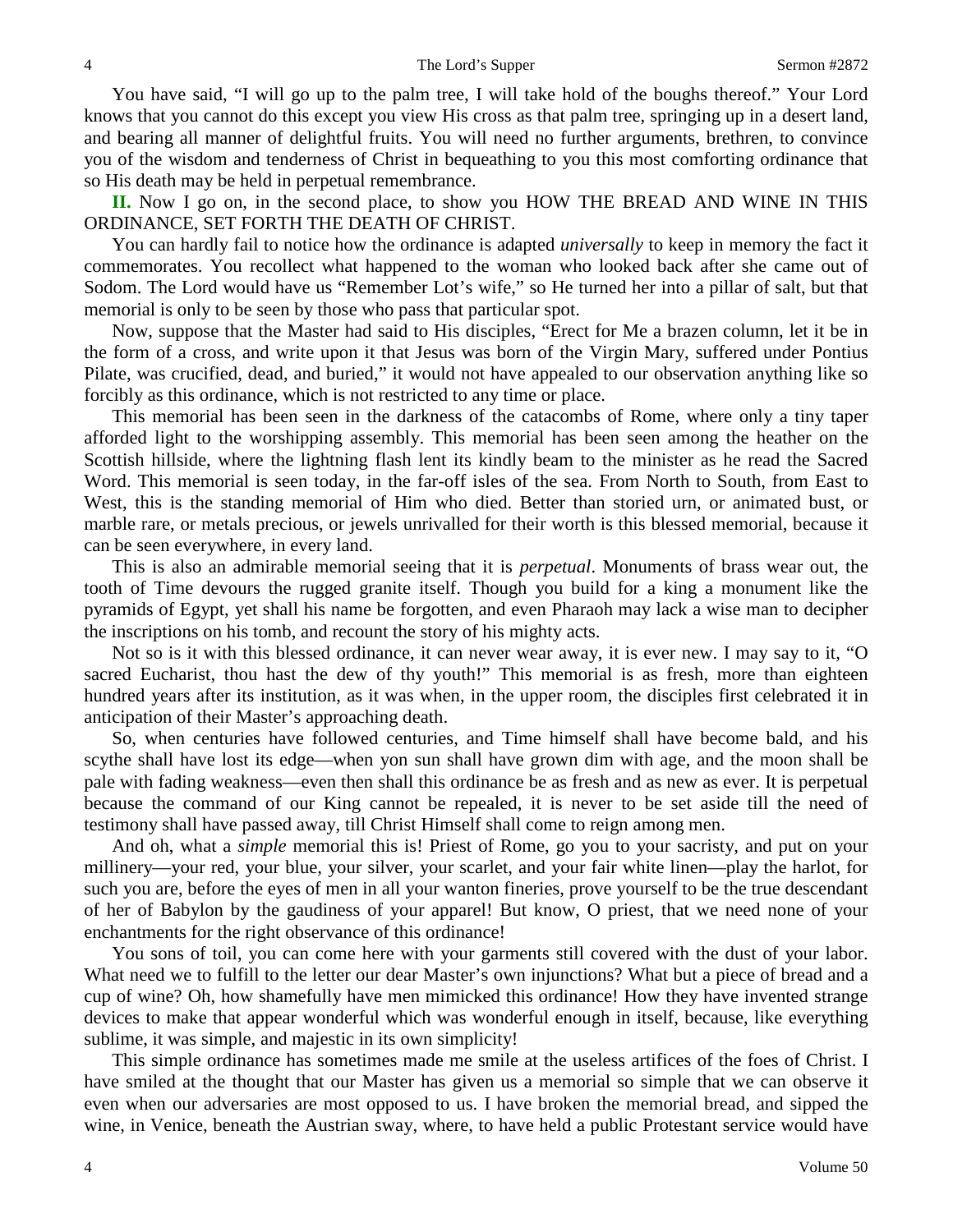involved imprisonment, but how could they have stopped us? There were four of us in our own inn, might we not do there as we pleased? No one knew why we wanted a small piece of bread, and a cup of wine, and we four sat around the table, and I avow that it was as much the Lord's supper as it is when thousands of us assemble here to keep the sacred feast.

If we were in Rome itself, in a room at the Vatican, though the Pope himself were in the next room, we might observe this blessed ordinance, and he would never know that we had done so unless we chose to tell him. How could he deny us bread? That would be scant hospitality. And how could he deny us wine? And having bread and wine, we want no altar, and we need no priest. Wherever two or three Christians are met together, there may they celebrate the supper of their Lord. It is as valid without a minister as with one, and just as really the Lord's supper though there be no ordained presbyter or learned Doctor of Divinity to preside at the table.

Blessed memorial of the death of Jesus, they cannot put an end to you! We can laugh to scorn all the priests and the soldiers of Rome. If we had built a memorial pillar, they might have pulled it down. The sons of Moab might have stopped up our wells, and cast down our towers, but who can destroy this simple ordinance? Persecution would no more avail to put an end to the Lord's supper than would the swords of Pharaoh's soldiers have availed to put an end to the plague of flies. The craft or skill of man can never put an end to the simple memorial of bread and wine, all that he can do is but to parody or pervert it.

I think, too, that this is a very *blessed* memorial. The broken bread sets forth the broken body of our Lord, and the wine, being separate from the bread, shows how His blood flowed from His body. The sign itself most touchingly sets forth the refreshing qualities of the blood which flowed from His head, and hands, and feet, and side.

The point I want to emphasize is that Christ has instituted a memorial of His death which requires, to carry it out, Christian hearts, and therefore, hearts full of love to Himself and faith in Himself. If you wish your name to be remembered you may say, "It is my desire that men should keep my birthday." So they may, and in a hundred years' time, the recollection of the fact of your birth will have dwindled down into a mere fable.

How many institutions we still have, the origin of which we do not know! But suppose you could have an institution kept up only by those who love you, and suppose, in addition, that you had the power to always preserve in the world some hearts that would love you, what a blessed memorial that would be! In coming to the table of our Lord, we meet not as a company of men who have no regard for Christ, no constraining love to kindle our passions to a flame. Why, His very name makes our hearts leap for joy!

> *"Sweeter sounds than music knows Charm me in Immanuel's name."*

His death is to us, the most delightful topic of meditation. We come not to the table of our Lord as the slaves of Pharaoh were flogged to build the pyramids, but we come cheerfully, joyfully, delighted to remember Him, feeling it to be less a duty than a privilege, and far more a pleasure than merely a service.

This supper is, virtually, the outward and visible sign of ten thousand times ten thousand broken hearts that have been bound up, tearful eyes that have been made to flash with holy joy, aching consciences that have been eased, and hearts that could sooner cease to beat than cease to love, so it is, indeed, a blessed and choice memorial of our Savior's death, which can never be forgotten by His loved ones.

**III.** Now I come to my last point, and that is, perhaps, the most practical—HOW YOU AND I ARE TO SHOW OUR REDEEMER'S DEATH IN THIS SUPPER.

Some people are very particular about the way in which the Lord's supper is administered, but as long as everything is done decently, and in order, I think that should be enough for us. I was staying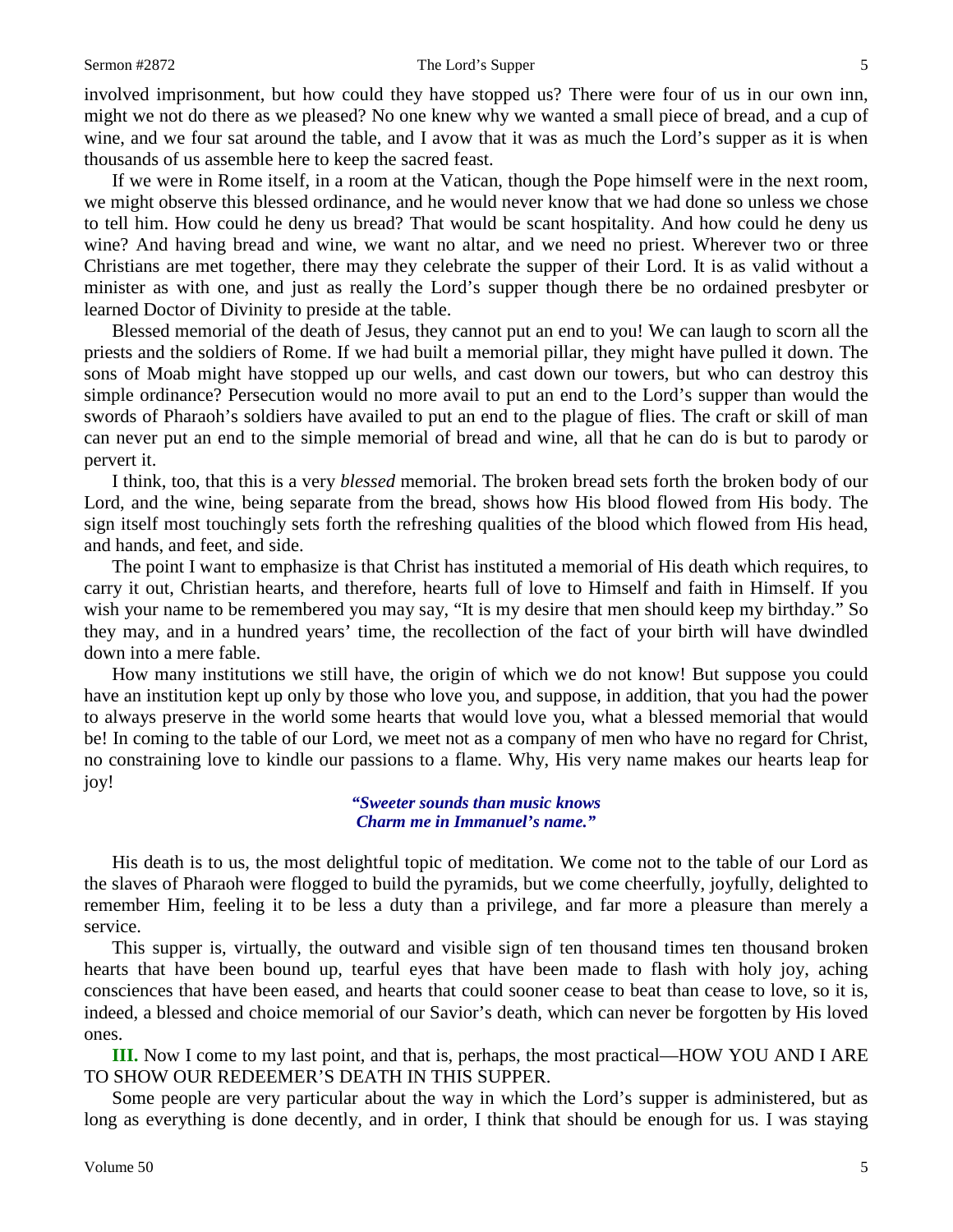once with a gentleman—a Dissenter—who had become more than a little formal. He was telling me that he had done a great deal of good in his parish, and among other excellent things, he recounted one, with an air of enthusiasm which made me laugh. He said, "When I came here these people used to bring the wine for the sacrament in a black bottle, and as I am sure that I could not celebrate the Lord's supper if the wine came from a black bottle, I have provided something better."

I thought it would have been a great deal better if he had asked the people whether they had brought black hearts, for a black bottle does not signify much, but a heart that is not right in the sight of God is the thing that needs to be taken away. If you and I have our hearts right, we need not mind how simple the mode in which the ordinance is administered.

But now, what are you and I to do in observing this ordinance? We are to show the Lord's death. Then if we are to show it, we must show it to somebody. To whom? Why, first, *to ourselves*. My soul, be not you content unless, in that bread, you do discern the Lord's body for yourself. Do not eat and drink, as the apostle says, "unworthily, not discerning the Lord's body." Take heed, O my soul, that you be not satisfied with eating the bread unless, by faith, you do realize that the body of Christ was offered up for you—unless your faith can so participate in the merit of that sacrifice that the eating of the bread becomes to you a lively picture of your participation in the results of Christ's death!

Mind too, that the wine sets forth His blood to you. Brethren, these symbols are but as the veil before the holy of holies, you must look beyond the symbols to that which is within the veil, or else, of what use are the signs to you? The bread is nothing, the wine is nothing, that which the bread sets forth is everything, feed on that; that which the wine portrays is everything, see to it that you are a partaker of that.

What multitudes of professors are quite content with the outward sign! I fear that the Lord's supper, through being so grossly misused, has deceived many. See how eagerly they send for a clergyman when they lie dying! Men, who have scarcely ever entered a church or chapel in their lives—men, who fear not God, and have no saving interest in the death of Christ—desire to have this bread in their mouths at the last. Let them know that, dying impenitent, this bread shall be a swift witness against them. Not being born of God, and having no right whatever to this ordinance, they ate and drank unworthily, and so ate and drank condemnation to themselves.

If any of you have imagined that this ordinance can save your souls, let me correct that error at once, it may ruin them, but it cannot save them. You must get right away to Christ, right away from this ordinance. It is not as unrenewed sinners, but as saints, as Christ's disciples, as His saved ones, that you are to partake of this feast. You must come to Christ first, as a sinner, just as you are.

I have read, or heard, sermons which proved that the minister was not at all clear which was Christ the bread upon the communion table or the Savior upon the cross. There is a sermon upon this text, "Come unto me, all ye that labor and are heavy laden, and I will give you rest," in which the preacher invites his hearers to come to the Lord's table.

That is the very worst place to which they could come. They must first come to Christ, and then, after they have found acceptance in Him, they may come to His table. But they must not be invited to His table until they have come to Himself, and trusted in His atoning sacrifice. The Lord's supper is a curse, not a blessing, to unbelievers, so let none of us think of feeding upon Christ in the sign until we have Christ in reality in our hearts.

Next, we are to show Christ's death *to others*. Some of you will be spectators while the rest of us are observing this ordinance. As we shall, in one great host, break bread together, we shall say to you, "We do, each of us, believe that Jesus died for our sins, according to the Scriptures, we have put our confidence in His death as making reconciliation for us before God, we personally avow our own vital faith in Him, and we declare to you, whatever may be your judgment concerning Him, that He is all our salvation and our desire."

The very poorest among the communicants will be a preacher. When you, dear friend, take the bread and the wine, you will preach a sermon. I believe that the word used here has in it, in the Greek, the idea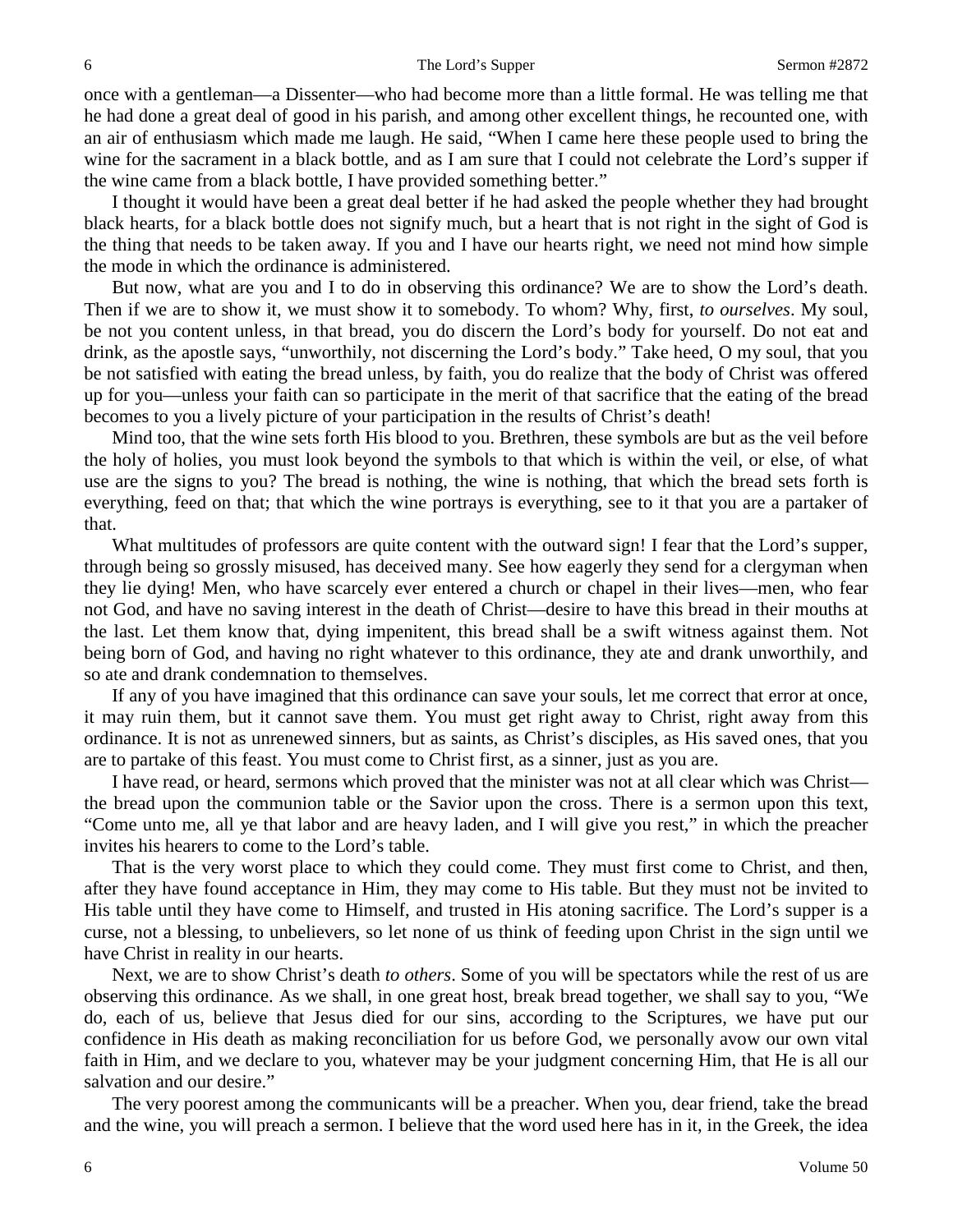of preaching. You will say, by partaking of this ordinance, "I believe in Jesus Christ, in His broken body, and His poured out blood." I hope that will be an appeal to the consciences of you who will be looking on at the ordinance, asking you whether you also believe in Christ, and though the appeal will be a silent one, I pray you to answer "Yes" or "No" to it. As you see us partake of the bread and the wine, think that you hear a voice coming up from the communion table, and saying to each one of you, "Soul, soul, when will you too, believe in Jesus? When will you cast yourself on Him, that He may be your All in all?"

Nor, by this ordinance, do we set forth Christ's death only to ourselves and to others, but also *to God Himself.* We do, as it were, plead the merit of Christ's broken body and shed blood every time we observe this ordinance. We bring before God—not a sacrifice, as though the one offering needed to be repeated—but a memorial of the finished and perfect sacrifice, which was once for all offered for the sins of men.

Brethren, it is a solemn thing to think that every time we come to the communion table, we bring before the Eternal Father the memorial of the death of His only begotten and well-beloved Son.

We bring that memorial too, *before the holy angels,* hovering, as they undoubtedly are, over every Christian assembly. We say to each of them, "He who was 'seen of angels' is our hope, tell the glad tidings through all the golden streets that the death of Christ is still remembered in this lower world. Speed on your swift wings to heaven, and let it be known in your glorious dwelling place that there are men and women, saved by the precious blood of Jesus, meeting to commemorate His death."

And brethren, in this ordinance we show Christ's death *even to the devils in hell*. There is nothing which they fear so much as the death of Christ. The breaking of the bread and the pouring out of the wine are like the flaunting of a victorious banner in the face of the beaten foe. It is the flashing before the eyes of Satan of the sword that smote him in the days of old, and that will make him tremble again even now.

Earth and heaven and hell are gathered around us as we meet at the table of our Lord, and we poor, puny men become a spectacle unto the three worlds. We are said to be men wondered at, but how much more wonderful is that which is visibly set forth in this ordinance—the passion and death of our Lord Jesus Christ!

O my brethren and sisters in Christ, I pray you to see to it that you now show His death to your own conscience. Does it accuse you? Then show it the wounds of Christ, and it shall be well with you. Does the law condemn you? Show it your bleeding Master, and it will at once absolve you. Show Christ's death to your unbelief, and surely, it will vanish away. Show Christ's death to your heart, and surely, it must melt with love to Him. Show Christ's death to the weeping eyes of your repentance, and the tears shall be wiped away, and you shall see your pardon bought with blood. Show Christ's death to the weak, Leah-like eyes of your faith, and it shall strengthen them till they shall see even the hidden mystery, and discern the substance which, by mortal eyes, cannot be seen. Show Christ's death to your wretched and miserable spirit, that has been troubled and burdened with the cares of this world, and it must leap for joy, and cast all its burdens away. Show the death of Christ to your old sins, which have been coming back to you today, and it will drive them all away.

Show Christ's death, in fact, to the eyes of your heart, the eyes of your emotions, the eyes of all your powers of body and soul, and thus you shall be like him who said, "I shall see him," though you shall not need to add, as he did, "but not now," You may say, "I shall behold him," but you will not need to spoil it by adding, as Balaam did, "but not nigh," for Christ shall bring you into His banqueting house, and His banner over you shall be love.

Sinner, believe on the Lord Jesus Christ, and remember that He said, "He that believeth and is baptized shall be saved." Saint, come to the table of your Lord, and feast upon the emblems of His dying love, remembering that blessed are they who believe on Him, for there shall be a performance of those things which were told them by the Lord.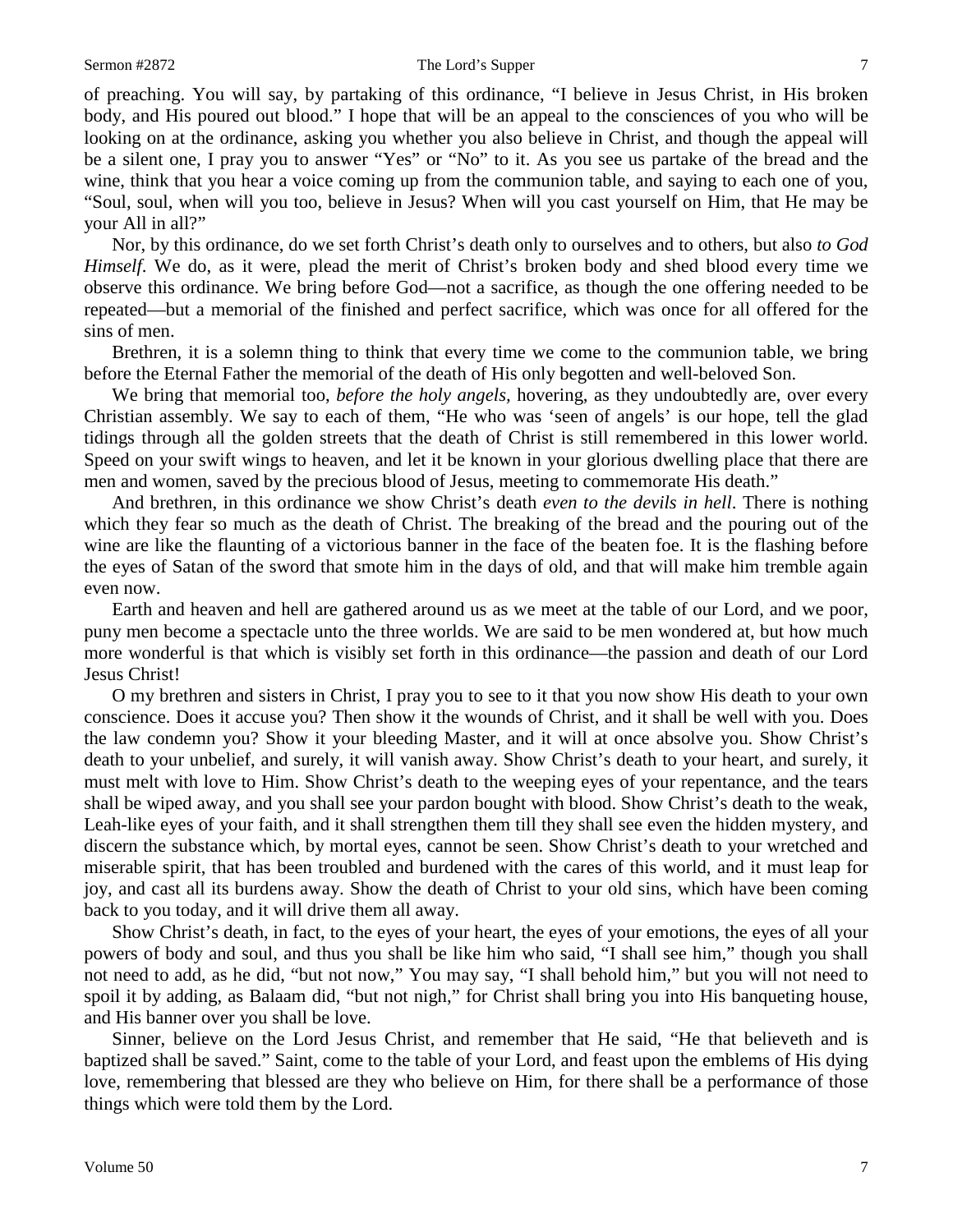#### **EXPOSITION BY C. H. SPURGEON**

#### *ROMANS 8:18-39*

### **Verse 18.** *For I reckon that the sufferings of this present time are not worthy to be compared with the glory which shall be revealed in us.*

Paul made "the sufferings of this present time" into a matter of simple arithmetic and careful reckoning. He added them all up, and saw what the total was, he seemed to be about to state a proportion sum, but he gave it up, and said that the sufferings were "not worthy to be compared with the glory which shall be revealed." Did they stand as one to a thousand? No, else they had been worthy to be compared. Did they stand as one to ten thousand—or one to a million—or one to a million of millions? If so, they would still have been worthy to be compared, but Paul, saw that there was no proportion whatever between them. The sufferings seemed to be but as a single drop, and the glory to be as a boundless ocean.

"Not worthy to be compared with the glory which shall be revealed in us." That glory is not yet fully revealed, it is revealed to us, but not yet in us. What then shall we do in the meantime? Why, wait with patience, and bear our appointed burden until the time comes for us to be relieved of it—wait, however, with hope—wait too, as we must, quietly enduring the pains and pangs which precede so glorious a birth. In this respect, we are not alone, as the apostle goes on to say—

**19-22.** *For the earnest expectation of the creature waiteth for the manifestation of the sons of God. For the creature was made subject to vanity, not willingly, but by reason of him who hath subjected the same in hope, because the creature itself also shall be delivered from the bondage of corruption into the glorious liberty of the children of God. For we know that the whole creation groaneth and travaileth in pain together until now*.

We live in a world that is under a curse—a world that was made subject to bondage through human sin. What means this cold? What mean these fogs? What mean the general mourning and sighing of the air all through the winter? What mean the disturbances, and convulsions, and catastrophes that we hear about on all hands mean? It is the creation groaning, travailing, waiting—waiting till there shall be a new heaven and a new earth, because the former things shall have passed away.

**23.** *And not only they, but ourselves also, which have the firstfruits of the Spirit, even we ourselves groan within ourselves, waiting for the adoption, to wit, the redemption of our body.*

Our soul has been delivered from the curse. The redemption of the soul is complete, but not yet that of the body. That must suffer pain and weariness, and even descend into the tomb, but its day of manifestation shall surely come. At the appearing of our Lord from heaven, then shall the body itself be delivered, and the whole creation shall also be delivered. So we wait in a travailing condition, and we may well be content to wait, for these pangs within us and around us all signify the glorious birth for which we may wait in hope.

**24-25.** *For we are saved by hope: but hope that is seen is not hope: for what a man seeth, why doth he yet hope for? But if we hope for that we see not, then do we with patience wait for it*.

This is our attitude and our condition now—waiting for the glory which is to be revealed in us, and accepting the sorrow which is appointed to us as an introduction to the joy which is to come to us mysteriously through it. But while we are waiting, we are not without present comfort.

**26.** *Likewise the Spirit also helpeth our infirmities: for we know not what we should pray for as we ought: but the Spirit itself maketh intercession for us with groanings which cannot be uttered*.

You must, I am sure, as children of God, often have felt that Spirit within you groaning in prayer what you could not express. How often have you risen from your knees feeling the utter inadequacy of words to express the desires of your heart! And you have felt that you had larger desires than you have been able to interpret. There have been mighty pangs within you telling of the presence of this wrestling Spirit.